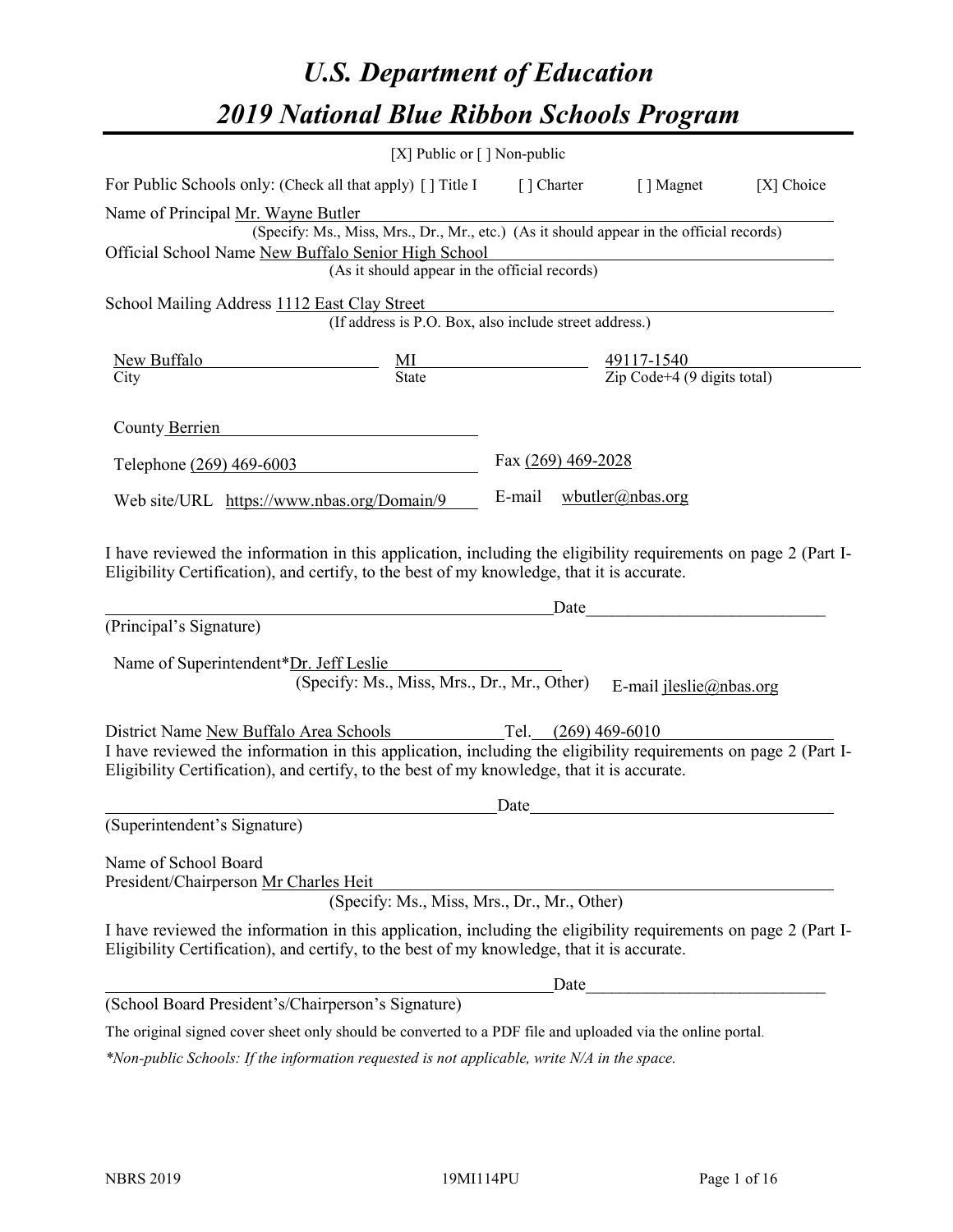The signatures on the first page of this application (cover page) certify that each of the statements below, concerning the school's eligibility and compliance with U.S. Department of Education and National Blue Ribbon Schools requirements, are true and correct.

1. All nominated public schools must meet the state's performance targets in reading (or English language arts) and mathematics and other academic indicators (i.e., attendance rate and graduation rate), for the all students group, including having participation rates of at least 95 percent using the most recent accountability results available for nomination.

2. To meet final eligibility, all nominated public schools must be certified by states prior to September 2019 in order to meet all eligibility requirements. Any status appeals must be resolved at least two weeks before the awards ceremony for the school to receive the award.

3. The school configuration includes one or more of grades K-12. Schools on the same campus with one principal, even a K-12 school, must apply as an entire school.

4. The school has been in existence for five full years, that is, from at least September 2013 and each tested grade must have been part of the school for the past three years.

5. The nominated school has not received the National Blue Ribbon Schools award in the past five years: 2014, 2015, 2016, 2017, or 2018.

6. The nominated school has no history of testing irregularities, nor have charges of irregularities been brought against the school at the time of nomination. If irregularities are later discovered and proven by the state, the U.S. Department of Education reserves the right to disqualify a school's application and/or rescind a school's award.

7. The nominated school has not been identified by the state as "persistently dangerous" within the last two years.

8. The nominated school or district is not refusing Office of Civil Rights (OCR) access to information necessary to investigate a civil rights complaint or to conduct a district-wide compliance review.

9. The OCR has not issued a violation letter of findings to the school district concluding that the nominated school or the district as a whole has violated one or more of the civil rights statutes. A violation letter of findings will not be considered outstanding if OCR has accepted a corrective action plan from the district to remedy the violation.

10. The U.S. Department of Justice does not have a pending suit alleging that the nominated school or the school district, as a whole, has violated one or more of the civil rights statutes or the Constitution's equal protection clause.

11. There are no findings of violations of the Individuals with Disabilities Education Act in a U.S. Department of Education monitoring report that apply to the school or school district in question; or if there are such findings, the state or district has corrected, or agreed to correct, the findings.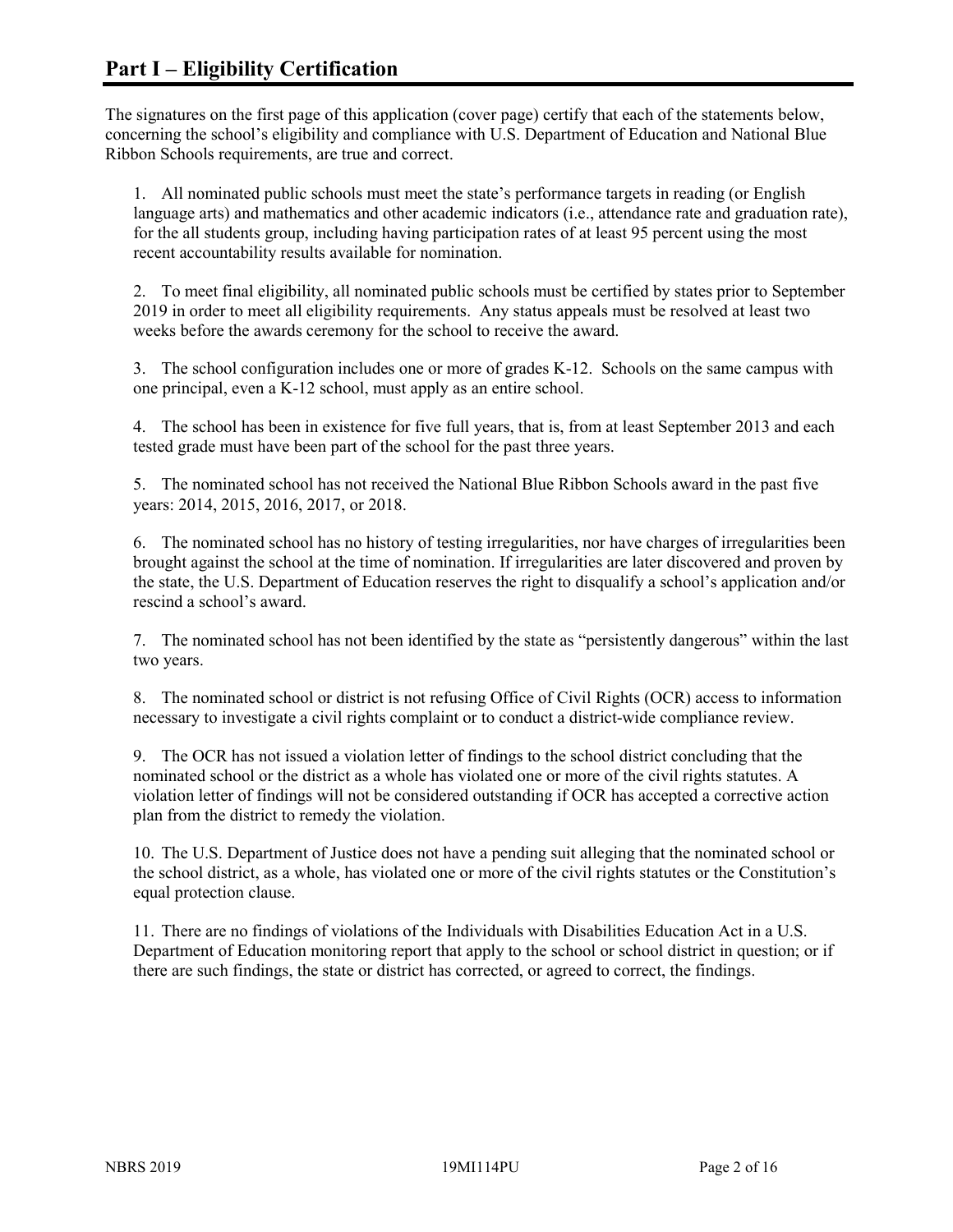# **PART II - DEMOGRAPHIC DATA**

#### **Data should be provided for the most recent school year (2018-2019) unless otherwise stated.**

#### **DISTRICT**

1. Number of schools in the district  $1$  Elementary schools (includes K-8) (per district designation): 1 Middle/Junior high schools 1 High schools 0 K-12 schools

3 TOTAL

**SCHOOL** (To be completed by all schools)

2. Category that best describes the area where the school is located:

[] Urban or large central city

[ ] Suburban

[X] Rural or small city/town

3. Number of students as of October 1, 2018 enrolled at each grade level or its equivalent in applying school:

| Grade                           | # of         | # of Females | <b>Grade Total</b> |
|---------------------------------|--------------|--------------|--------------------|
|                                 | <b>Males</b> |              |                    |
| <b>PreK</b>                     | 0            | $\theta$     | 0                  |
| $\mathbf K$                     | 0            | $\theta$     | 0                  |
| 1                               | 0            | 0            | 0                  |
| 2                               | 0            | 0            | 0                  |
| 3                               | 0            | 0            | 0                  |
| $\overline{\mathbf{4}}$         | 0            | $\theta$     | 0                  |
| 5                               | 0            | $\theta$     | 0                  |
| 6                               | 0            | $\theta$     | 0                  |
| 7                               | 0            | $\theta$     | 0                  |
| 8                               | 0            | 0            | 0                  |
| 9                               | 20           | 25           | 45                 |
| 10                              | 27           | 24           | 51                 |
| 11                              | 20           | 19           | 39                 |
| 12 or higher                    | 20           | 26           | 46                 |
| <b>Total</b><br><b>Students</b> | 87           | 94           | 181                |

\*Schools that house PreK programs should count preschool students **only** if the school administration is responsible for the program.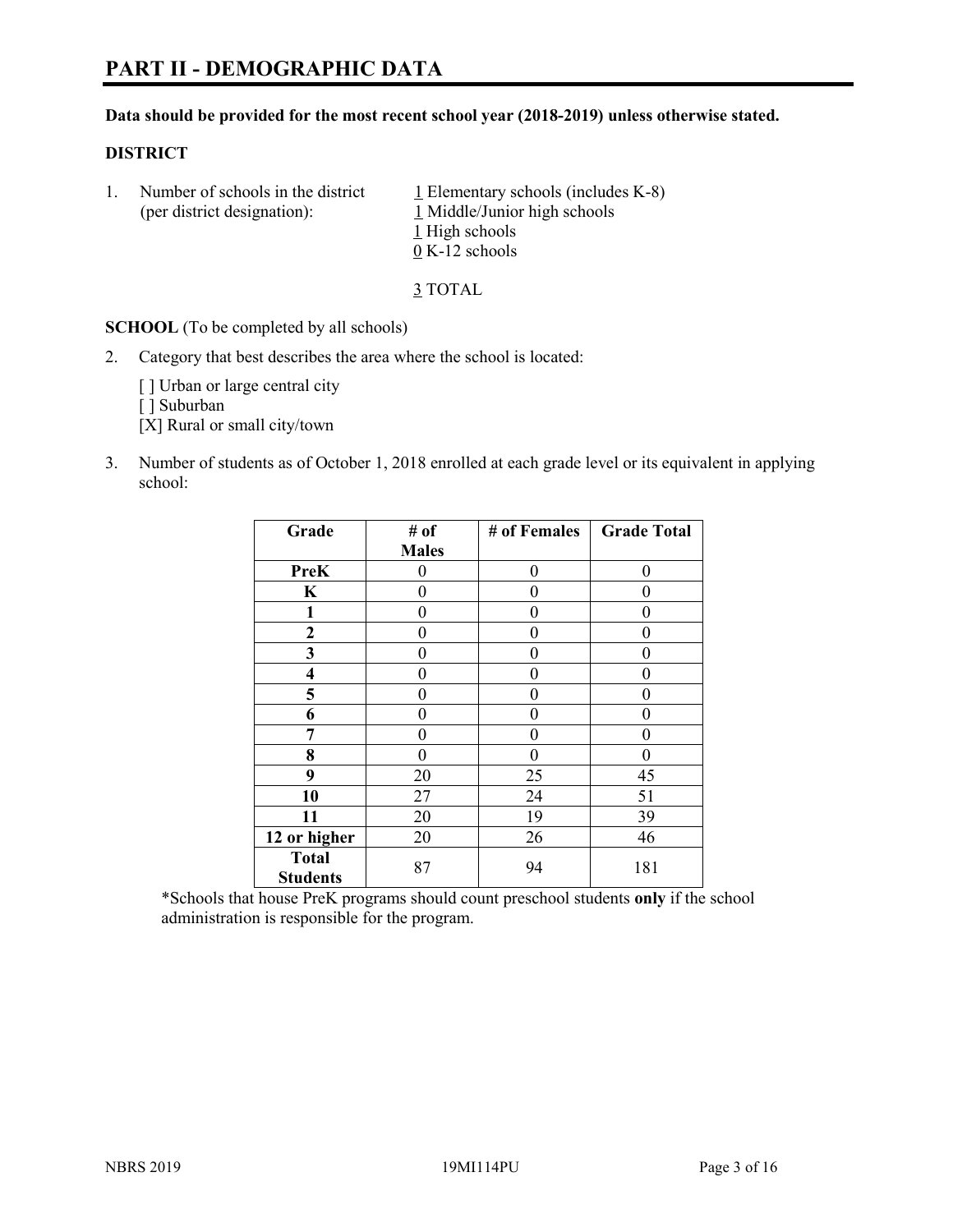4. Racial/ethnic composition of  $0\%$  American Indian or Alaska Native the school (if unknown, estimate): 3 % Asian

2 % Black or African American  $\frac{5}{5}$ % Hispanic or Latino 0 % Native Hawaiian or Other Pacific Islander 87 % White 3 % Two or more races **100 % Total**

(Only these seven standard categories should be used to report the racial/ethnic composition of your school. The Final Guidance on Maintaining, Collecting, and Reporting Racial and Ethnic Data to the U.S. Department of Education published in the October 19, 2007 *Federal Register* provides definitions for each of the seven categories.)

5. Student turnover, or mobility rate, during the 2017 – 2018 school year: 8%

If the mobility rate is above 15%, please explain.

This rate should be calculated using the grid below. The answer to (6) is the mobility rate.

| <b>Steps For Determining Mobility Rate</b>    | Answer |
|-----------------------------------------------|--------|
| (1) Number of students who transferred to     |        |
| the school after October 1, 2017 until the    |        |
| end of the 2017-2018 school year              |        |
| (2) Number of students who transferred        |        |
| from the school after October 1, 2017 until   | 14     |
| the end of the 2017-2018 school year          |        |
| (3) Total of all transferred students [sum of | 15     |
| rows $(1)$ and $(2)$ ]                        |        |
| (4) Total number of students in the school as |        |
| of October 1, 2017                            | 200    |
| $(5)$ Total transferred students in row $(3)$ |        |
| divided by total students in row (4)          | 0.08   |
| $(6)$ Amount in row $(5)$ multiplied by 100   | 8      |

6. English Language Learners (ELL) in the school:  $3\%$ 

6 Total number ELL

Specify each non-English language represented in the school (separate languages by commas): Spanish, Vietnamese, Japanese

7. Students eligible for free/reduced-priced meals:  $\frac{39\%}{71}$ Total number students who qualify: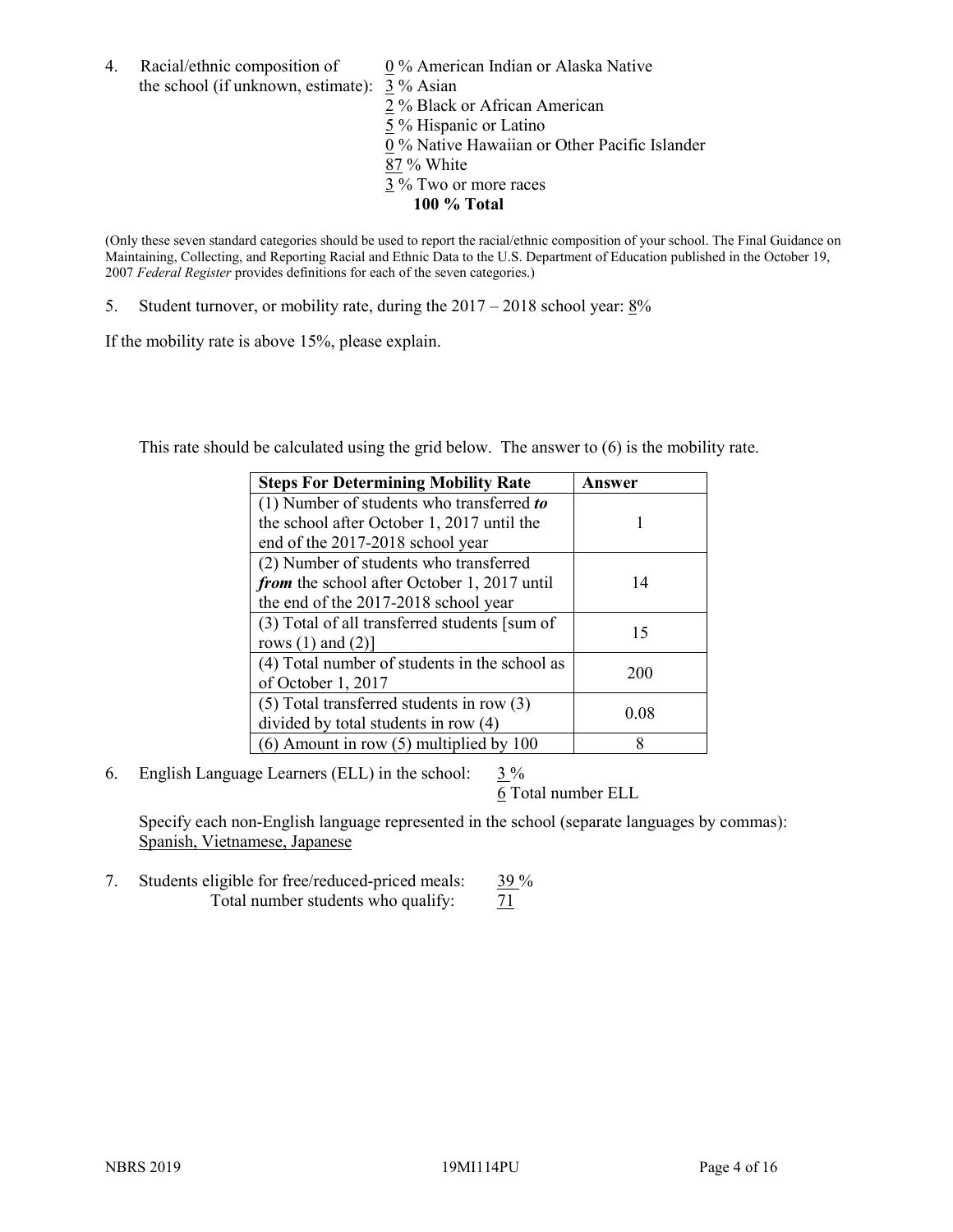19 Total number of students served

Indicate below the number of students with disabilities according to conditions designated in the Individuals with Disabilities Education Act. Do not add additional conditions. It is possible that students may be classified in more than one condition.

| 5 Autism                  | 0 Multiple Disabilities                 |
|---------------------------|-----------------------------------------|
| 0 Deafness                | 0 Orthopedic Impairment                 |
| 0 Deaf-Blindness          | 2 Other Health Impaired                 |
| 0 Developmental Delay     | 5 Specific Learning Disability          |
| 4 Emotional Disturbance   | 2 Speech or Language Impairment         |
| 0 Hearing Impairment      | 1 Traumatic Brain Injury                |
| 0 Intellectual Disability | 0 Visual Impairment Including Blindness |

- 9. Number of years the principal has been in her/his position at this school:  $\frac{3}{5}$
- 10. Use Full-Time Equivalents (FTEs), rounded to nearest whole numeral, to indicate the number of school staff in each of the categories below:

|                                                                                                                                                                                                                              | <b>Number of Staff</b>      |
|------------------------------------------------------------------------------------------------------------------------------------------------------------------------------------------------------------------------------|-----------------------------|
| Administrators                                                                                                                                                                                                               | $\mathcal{D}_{\mathcal{A}}$ |
| Classroom teachers including those<br>teaching high school specialty<br>subjects, e.g., third grade teacher,<br>history teacher, algebra teacher.                                                                            | 22                          |
| Resource teachers/specialists/coaches<br>e.g., reading specialist, science coach,<br>special education teacher, technology<br>specialist, art teacher, etc.                                                                  | $\mathcal{D}$               |
| Paraprofessionals under the<br>supervision of a professional<br>supporting single, group, or classroom<br>students.                                                                                                          | 0                           |
| Student support personnel<br>e.g., school counselors, behavior<br>interventionists, mental/physical<br>health service providers,<br>psychologists, family engagement<br>liaisons, career/college attainment<br>coaches, etc. | $\mathfrak{D}_{1}^{(1)}$    |

11. Average student-classroom teacher ratio, that is, the number of students in the school divided by the FTE of classroom teachers, e.g.,  $22:1$  8:1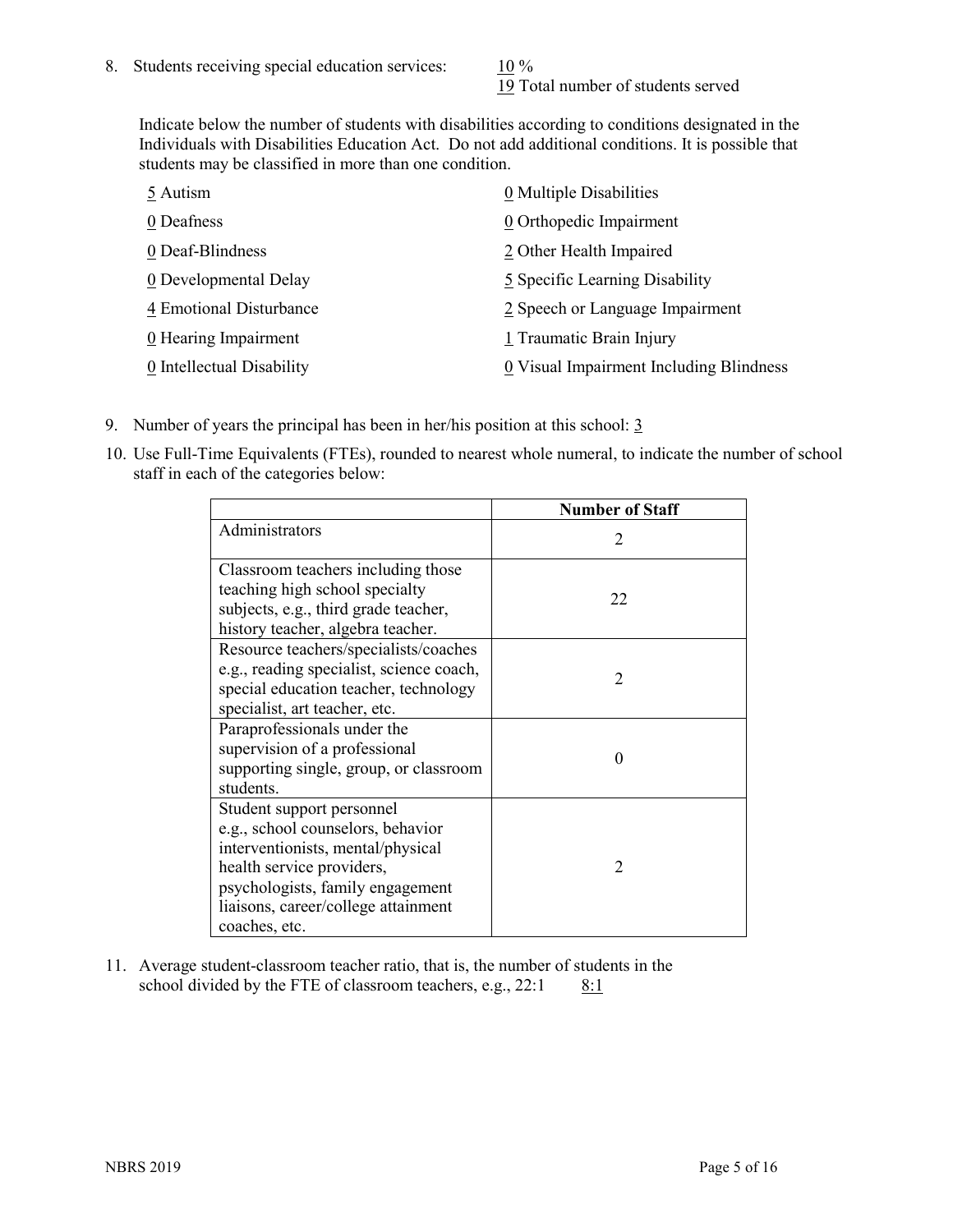12. Show daily student attendance rates. Only high schools need to supply yearly graduation rates.

| <b>Required Information</b> | 2017-2018 | 2016-2017 | 2015-2016 | 2014-2015 | 2013-2014 |
|-----------------------------|-----------|-----------|-----------|-----------|-----------|
| Daily student attendance    | 93%       | 94%       | 93%       | $94\%$    | 94%       |
| High school graduation rate | $27\%$    | $00\%$    | 98%       | 96%       | 98%       |

#### 13. **For high schools only, that is, schools ending in grade 12 or higher.**

Show percentages to indicate the post-secondary status of students who graduated in Spring 2018.

| <b>Post-Secondary Status</b>                  |     |
|-----------------------------------------------|-----|
| Graduating class size                         |     |
| Enrolled in a 4-year college or university    | 48% |
| Enrolled in a community college               | 29% |
| Enrolled in career/technical training program | 2%  |
| Found employment                              | 10% |
| Joined the military or other public service   | 6%  |
| Other                                         | 50/ |

14. Indicate whether your school has previously received a National Blue Ribbon Schools award. Yes No X

If yes, select the year in which your school received the award.

15. In a couple of sentences, provide the school's mission or vision statement.

We provide opportunities for all students to achieve their personal best, become responsible, productive citizens, and embrace lifelong learning in a safe and positive environment.

16. **For public schools only**, if the school is a magnet, charter, or choice school, explain how students are chosen to attend.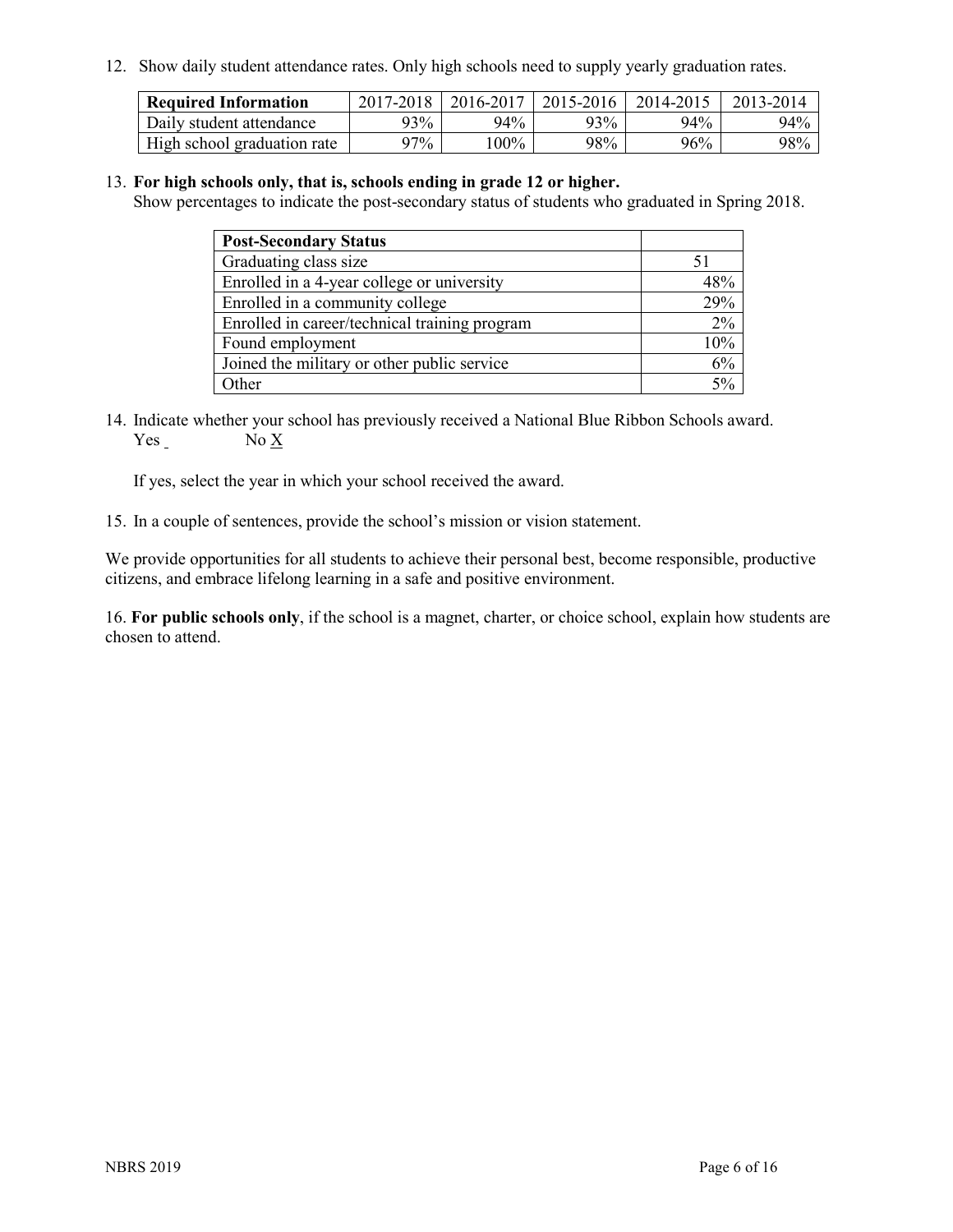# **PART III – SUMMARY**

New Buffalo is located in the southwest corner of Michigan, on the shores of Lake Michigan. Fewer than fifty miles from Chicago, New Buffalo serves as a desirable tourist destination, where the population more than quadruples during the summer months. In order to service this influx of travelers, the majority of our school families work in local service occupations. With such a high percentage of second-homeowners, New Buffalo High School is in a unique circumstance - we are out of formula in funding, yet 39% of our students qualify for free or reduced lunch.

New Buffalo High School serves as a beacon for the community and a safe-haven for many children. Our proud community is comprised of several multi-generational families that have lived their lives in and around New Buffalo. Teachers, many of whom live in the community, have knowledge of students' family histories and are able to develop close relationships.

In the last decade, our high school has transformed in many ways, from academics to services offered. Ten years ago, New Buffalo High School was one of the three lowest-scoring high schools in Berrien County. Despite a nurturing environment, the high school struggled to improve student achievement. In 2009, the administration restructured curriculum and sequencing and ignited a cultural change that valued and celebrated student achievement. The administration implemented the Bison Pokagon Educational Trust Fund, named after the Pokagon Band of the Potawatomi Tribe who opened the Four Winds Casino in our township. The casino disperses a yearly PILT (payment in lieu of taxes) that is divided between local entities, including New Buffalo Area Schools. Through this yearly funding, New Buffalo High School can award each graduate \$25,000 after graduation to be used for any post-secondary education, including twoand four-year universities or vocational training.

This scholarship changed the culture of the school district, as well as the mindset of the families. Students and parents began to recognize that a secondary education was needed AND financially possible. The school initiated a progressive honor roll, rewarding students for growth. College visits at each grade level helped students envision a life outside the boundaries of a small town. Key curricular changes at the junior level, including discrete math, an ACT-focused English class, and ACT/ SAT preparatory classes enabled juniors to succeed on standardized tests, opening doors to opportunity. Students needing more practice in a subject optimized the trimester schedule. Juniors were taken off-site for standardized tests, underscoring the significance of the tests. Today, students are frequently heard discussing SAT scores, college plans, and future goals. These systemic changes enabled hundreds to pursue their dreams.

New Buffalo High School offers various programs to meet student needs. The Peer-to-Peer Program, which couples special education students with upper class mentors, lifts the spirits of both the mentee and mentor and fosters success in inclusion classrooms. Additionally, participation in the AK Smith Career and Technical Education program encourages some potentially non-college bound individuals to learn skills in auto mechanics, cosmetology, fire science, and construction trades. The physical education department created a Women's PE class for those uncomfortable in a large, competitive, traditional PE class. To support our student population, New Buffalo High School added thirty minutes to the school day for a "bonus period" of remediation, test make-up, and homework time. New Buffalo's academically-advanced students are able to take any of the seven Advanced Placement courses offered and may enroll in courses through Purdue University Northwest and Southwestern Michigan College.

In an effort to educate the whole child and meet physical, social, and emotional needs, the high school employs a full-time guidance counselor and a full-time social worker. New Buffalo offers many opportunities for students in sports, clubs, and organizations that appeal to multiple interests. In particular, New Buffalo High School is noted internationally for an exchange program with a school in Seville, Spain.

New Buffalo High School values teaching leadership skills through organizations such as Student Senate, Leadership Academy (Rotary International), sports leadership groups, and both National Honor Society and Spanish National Honor Society. Group leaders mentor younger children in the district's month-long Summer Day Camp program. As the heart of the community, our gyms, weight rooms, and cardio rooms are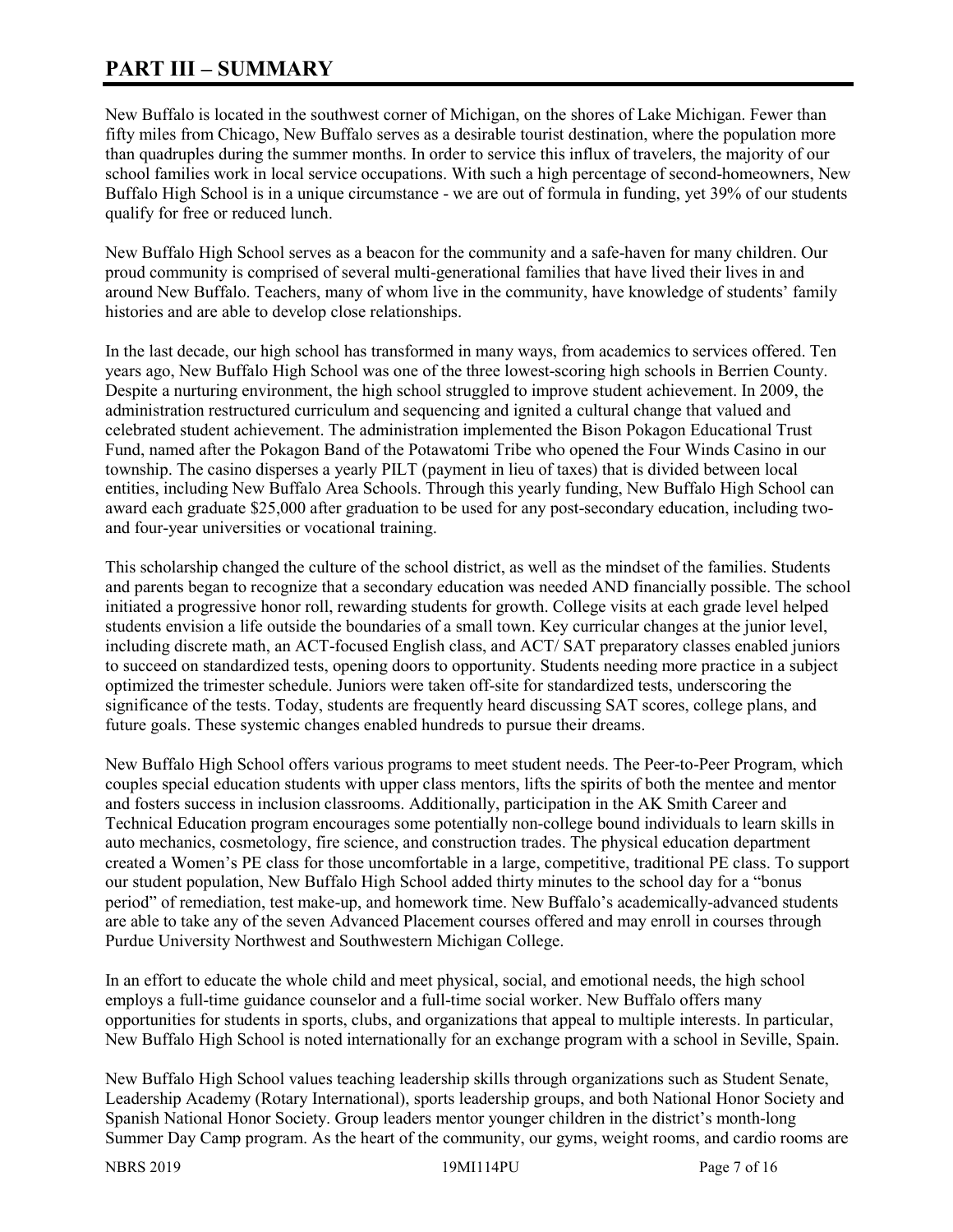open to all in the early mornings, evenings, and weekends, further supporting the health of not only students, but also community members. Free breakfast is available throughout the school year, as well as free lunch during the summer, in order to help overcome issues associated with hunger.

New Buffalo High School strives daily to enrich the lives of all of our students. Ten years ago, we envisioned a school where success was based on student growth and achievement, not on family income. Today, New Buffalo has evolved into a world-class high school, providing students with opportunities for success and skills for their futures.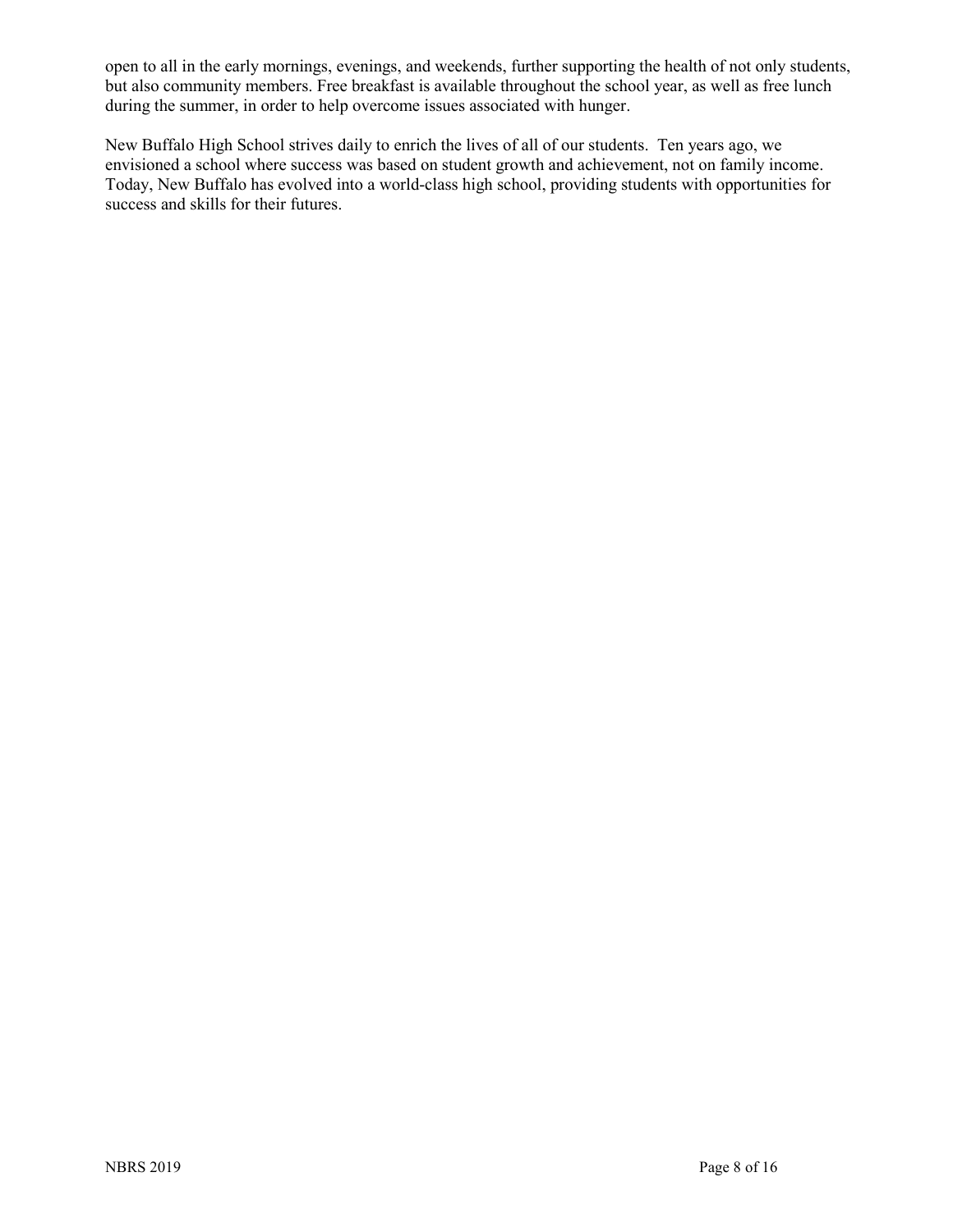# **1. Core Curriculum:**

# **1a. Reading/English language arts:**

New Buffalo High School's core curriculum is based on Michigan's Common Core State Standards and is aligned with School Improvement Plan goals. Fostered through student-centered learning using collaborative groups and partner work, ELA courses are designed for students to demonstrate growth in reading, writing, thinking, and listening. As a result, all core English classes demand a close reading of varied texts to deepen student understanding of the ways writers use language to make meaning. The literature component encourages students to understand the shared human experience while demonstrating that cultural values are mirrored in literature. The informational text component provides the opportunity to reinforce analysis while emphasizing how writers use language to influence audience. With instructional approaches that include both teacher-directed and independent reading, students increase reading comprehension, love of reading, and critical thinking skills through written response. Writing skills highlighted in ELA include analysis, synthesis, argumentation, and evaluation. Grammar instruction fortifies students' writing skills through a modeled approach to lessen the zone of proximal development. Students are consistently challenged to express ideas clearly and fluently in oral and written communication as these skills are essential to both college and career goals.

Interventions within ELA classrooms include small class size, which facilitates one-on-one teaching; modifications for IEP and 504 accommodations; and differentiated instruction. The trimester schedule allows students to revisit a course failed for credit recovery within the year and remediation courses are also offered.

While self-reflection is used to measure student growth and personal success, assessments include both formative and summative in all of the core classes. PSAT/SAT data is analyzed to drive instruction, and College Board AP Literature and Language standards are utilized to enhance instruction.

Ultimately, the reading, writing, thinking, and listening focus in the English courses promotes life- long learning.

#### **1b. Mathematics:**

New Buffalo High School math courses, Algebra 1, Algebra 2, and Geometry, are taught using the Big Ideas Math series by Larson Texts, Incorporated. This series is aligned with Common Core State Standards for math. In the third year with the series, positive trends are evident. Math courses are split into an A and B sections, each a trimester long. If possible, all students are scheduled into A course sections during the first trimester of the school year. Being on a trimester schedule allows students to repeat a course in the following trimester if unsuccessful, which allows students to still complete the course within the school year. The math sequence for most students is Algebra 1 for freshmen, Algebra 2 for sophomores, Geometry and Discrete Math for juniors, and Trigonometry, Calculus, Personal Finance, or Accounting for seniors. Advanced students can begin this sequence in 8th grade. The math course sequence includes a three trimester Algebra 1 course. One section of the Algebra 1 course is general and special education co-taught. Discrete Math class, an SAT preparation course that all juniors take, is a significant piece of the course sequence. The goal of this class is to provide reinforcement with math skills from Algebra 1 through basic Trigonometry in order to improve SAT math test scores. A cumulative testing policy and common assessment practices are utilized within the math department. Test scores are analyzed during department meetings and during regularly-scheduled morning collaboration time. A strong emphasis is placed on vocabulary terms in all courses, ensuring students can apply these terms to word problems. Instruction is provided in both whole- and small-group format, and student-to-student talk strategies are used frequently. Learning is enhanced through integrated technology pieces available through Big Ideas, Khan Academy, and USA Test Prep.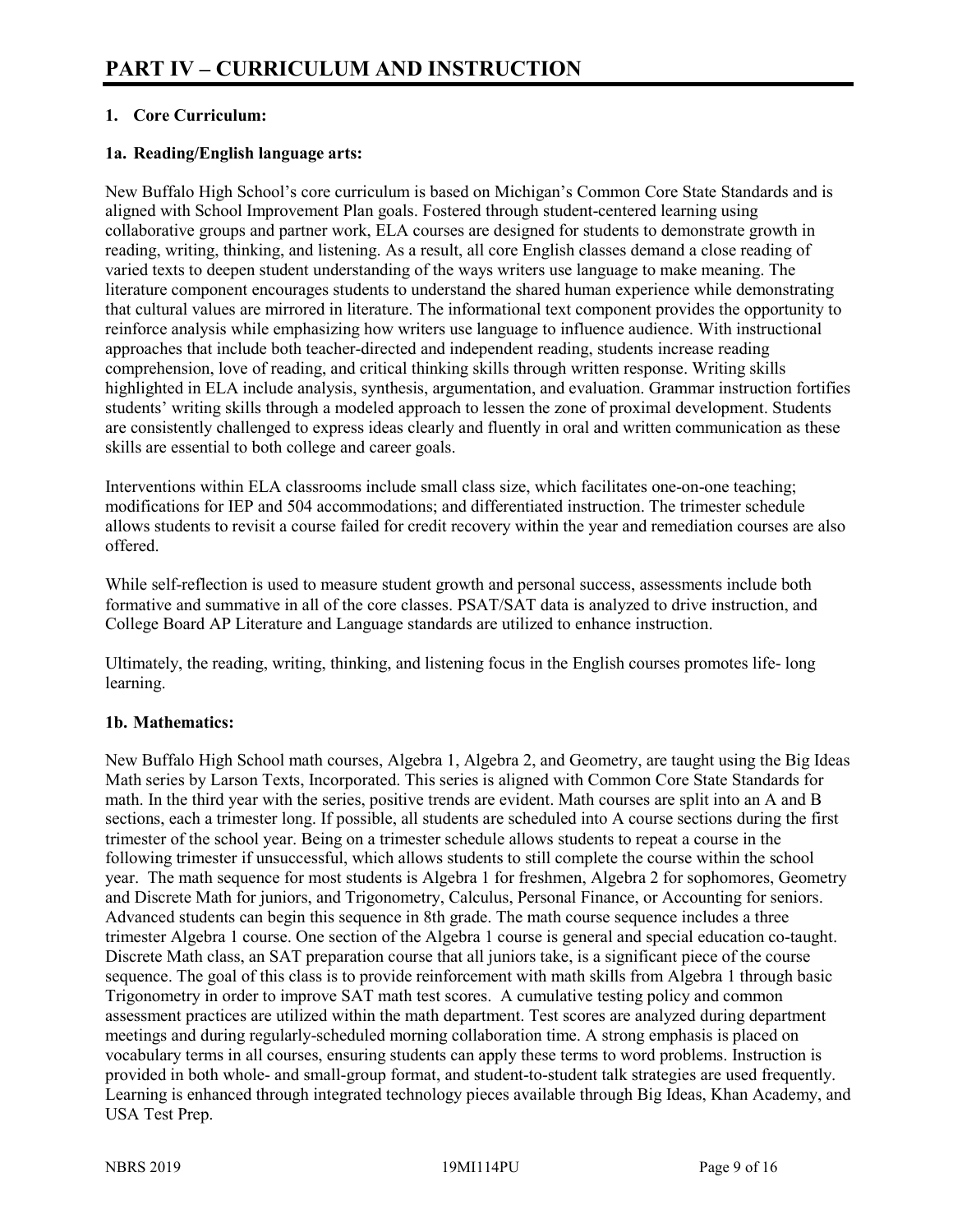## **1c. Science:**

At New Buffalo High School, science programs are based upon state and national standards that align with state initiatives. The program consists of two Physical Science modeling courses in 9th grade, two modeling/online Biology courses in 10th grade, and an all-online Earth Science course in 11th grade. This sequence is geared toward all students meeting each NGSS standard prior to taking the SAT and Science M-Step (Michigan Test of Educational Progress) their junior year. In addition to these requirements, many elective courses are available including AP Biology, additional Chemistry and Physics classes, Robotics, Anatomy, Environmental Science, and Engineering. Students are required eight courses of science for graduation with each course equaling .5 credit. All science courses lead students toward the Michigan STEM Endorsement. Much of the curriculum embraces modeling as it develops skills for student interactions and peer relations while approaching unknown content; students learn both the methods for approaching new science and the course content. Students learn essential lab-based skills in all science courses using labs based on claim, evidence, and reasoning (CER) to support understanding and develop argument for mental models. Students are constantly encouraged to think outside the box with many projectbased learning tasks such as 3-D printer construction, student-led demonstrations in class, and windmill/solar oven constructions in Physical Science, just to name a few. Students are assisted in finding internships, scholarships, and science summer programs while guiding for the state STEM endorsement. The goal is to prepare students for STEM-based careers and excite them about present and future opportunities. We utilize data from our various tests, including common assessments, to inform decision-making in instruction and professional development.

## **1d. Social studies/history/civic learning and engagement**

Social Studies curriculum is driven by the idea of students becoming well-rounded, active, and engaged global citizens. There is an intentional focus on scope and sequence, which includes US History, World History, Economics, Integrated Social Studies (a course developed by our social studies department with intentional focus on core social studies review prior to the students taking the Michigan Merit Exam), Government, three Advanced Placement courses including AP Macro, AP Micro, and AP Government & Politics, as well as two direct college credit courses in the areas of Sociology and Psychology. Courses are strategically aligned to the State of Michigan Standards, and this intentional sequencing allows students to finish their education ready to engage and participate in the world around them as active citizens and postsecondary students. The department annually reviews data from state standardized tests, allowing for a focus on items to identify strengths and weaknesses so that teachers can purposefully incorporate practice and preparation to focus on weak content areas. The district has provided intentional professional development for the department that has allowed the opportunity to implement differentiation, such as sheltered instruction observation protocol (SIOP) and Kagan strategies. USA Test Prep, Nearpod, Actively Learn, Flocabulary, Newsela, and Teacher's Curriculum Institute (TCI) are also used in order to differentiate instruction and help students reinforce key concepts. The students come to high school well-versed and fluent in technology as we have a one-to-one program. The continuous use of formative and summative assessments ensures that the pre- and post-tests drive focused instruction. During collaboration times, teachers are given opportunities to continually look at student performance on standardized tests and analyze the instruction that may need to be modified in order to help students become 21st Century learners and ready to enter the workforce or post-secondary education.

#### **1e. For secondary schools:**

At New Buffalo High School, our curriculum supports student college and career readiness in several ways. We provide exposure to many different opportunities. We utilize a career pathway program and an interest inventory to provide reference. Students have the opportunity to realize their talents and aptitudes through our rich curriculum, through career and technical trades courses, by taking college-level courses and by participating in summer internship programs in local business and industry.

We also take our entire school to a university each fall. This supports our scholarship program and shows students some of the opportunities that are available to them.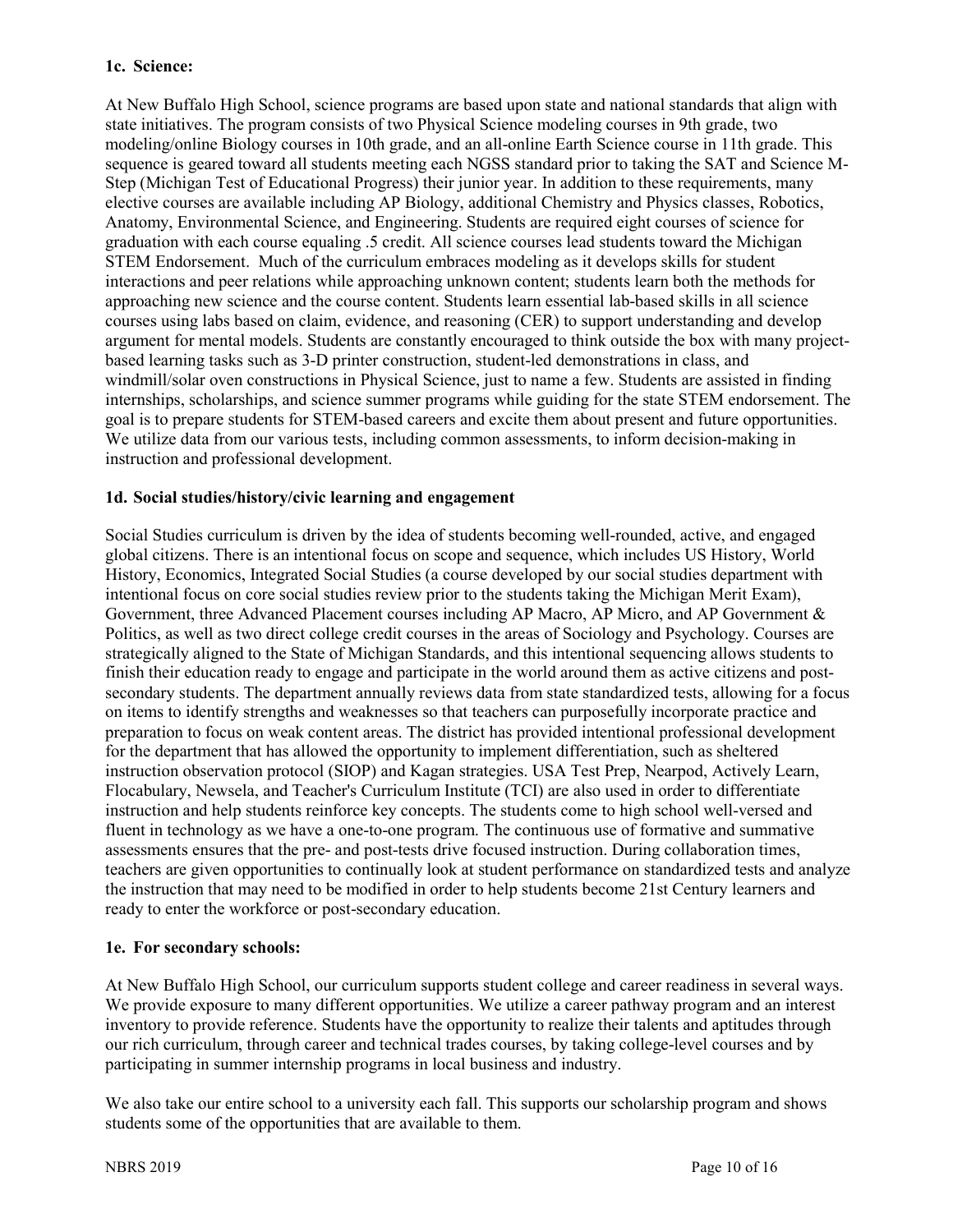#### **1f. For schools that offer preschool for three- and four-year old students:**

#### **2. Other Curriculum Areas:**

New Buffalo's elective offerings are a point of pride. Non-core subjects are highly valued and provide creative and practical outlets for our students to grow and express themselves.

The Visual Art Department instills in all students the ability to create. Students are immersed in examples of artists throughout history. They develop a working knowledge of the role that artists play in our society and the careers that are available to them. Students at New Buffalo leave with the technical skills to use a variety of art media to convey personal experiences, narratives, abstract ideas, and philosophical questions, as well as the vocabulary to discuss artwork at a high level. Students exhibit work in the community and through local and regional art competitions. Visual Art classes 1-4 are offered as electives.

Music education in New Buffalo focuses on developing confident student musicians in grades 6-12. Approximately 30% of our high school students are enrolled in band. Band students have the opportunity to perform in Concert, Marching, Jazz, Pit, and Pep Bands. The band performs at State Marching and Concert Band Festivals and consistently earns Awards of Excellence and Superior ratings in Music, Marching, Percussion, and Color Guard. Students are frequently selected via audition to perform in Honor Bands and at Solo & Ensemble Festivals. With the addition of an after-school choir, as well as courses in Musical Theater, Guitar, and a Music Appreciation course for college credit, music at New Buffalo High School is thriving.

The physical education department focuses on providing a curriculum that embodies the principles of being a physically-educated person. Students learn, practice, and implement components of physical fitness, sports skills and strategies, and positive affective values in relation to physical activity. Offerings include Fitness for Life, Resistance Training, Life Sports, and Women's Fitness.

Our health department focuses on a healthy mind and body. The Michigan Model is followed for health education, which requires students to take at least one health class. This model is sequential, comprehensive, aligned with health education standards, based on research, and skills based. The healthy relationships unit was recently updated and approved by our sex education board and school board. In addition to the Michigan Model training, students also get trained in First Aid/CPR/AED. If they pass all areas of the test they receive an American Red Cross certification.

Our business department offers both Accounting and Personal Finance. In Accounting, our goal is to provide students who intend to pursue business degrees in college with a solid understanding of accounting principles and the importance of integrated technology. We also cover ethical dilemmas faced by accountants daily in order to help students with their decision-making skills and critical thinking in light of current events -- highlighting the ethical policies and business decisions in real companies.

In Personal Finance, students begin to focus on their role as a citizen, student, family member, consumer, and active participant in the financial world. They learn how to write checks, reconcile bank accounts, and prepare government information forms and basic tax returns. We work together to help students become aware of their various financial responsibilities while providing opportunities for self-awareness, expression, and satisfaction in a highly technical and competitive society. Students discover new ways to maximize their earning potential, develop strategies for managing their resources, explore skills for the wise use of credit, and gain insight into the different ways of investing money.

NBRS 2019 Page 11 of 16 The Spanish department provides students with the necessary skills and intercultural understanding to communicate in an environment where Spanish is spoken while offering high school credit grades 7-12, including college credit and AP. With a focus on spoken communication from level 1, students are taught the skills to utilize their Spanish in their future workplace and travels. Many graduates go on to earn a degree in Spanish in college. Through a biannual exchange with a school in Seville, Spain, for the past eight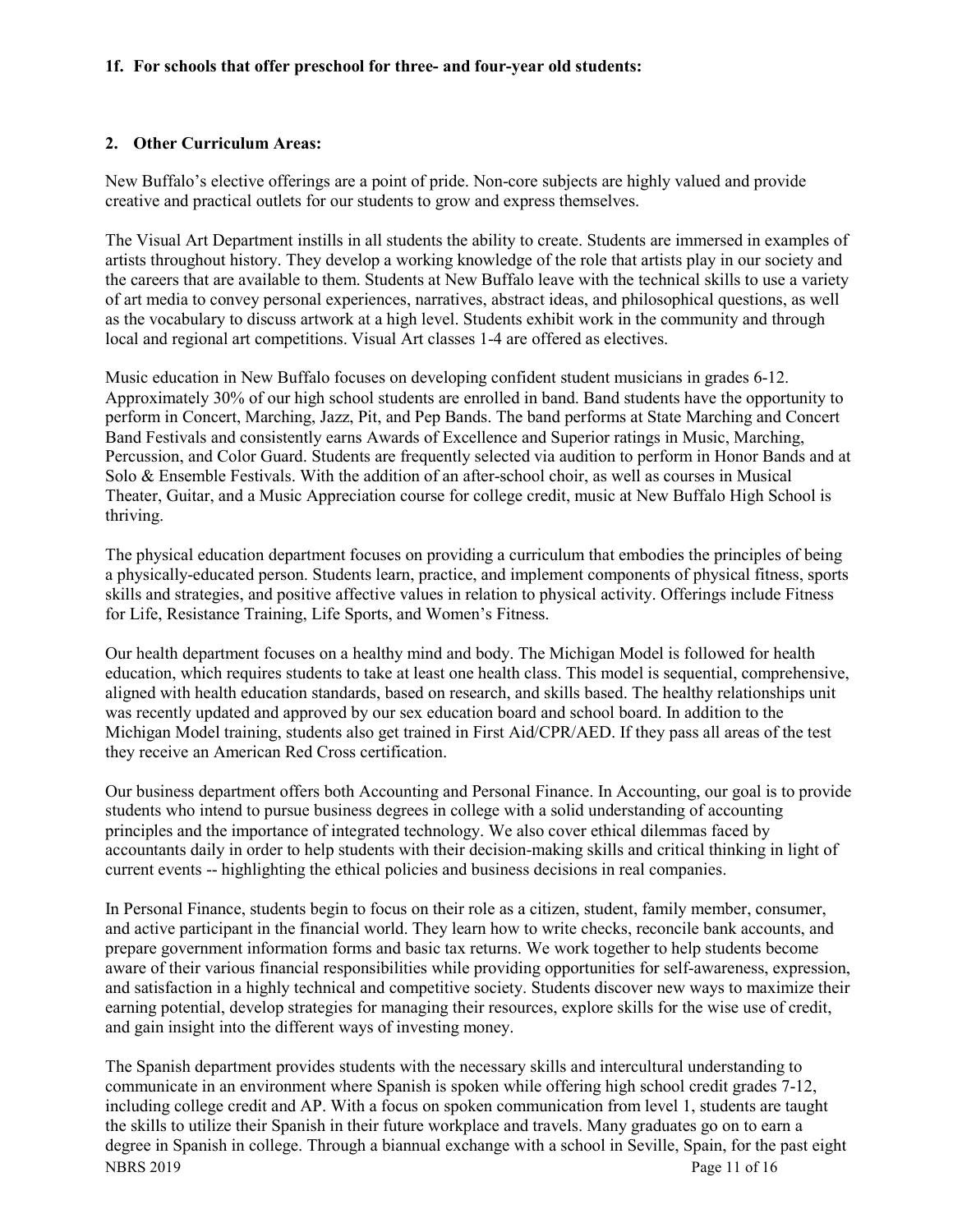years, close to 100 students have had the opportunity to utilize their hard-earned skills in an immersion environment, along with hosting those same students in New Buffalo. Our focus and rigor have resulted in a 100% pass rate on the AP test and non-native speakers receiving the Seal of Biliteracy.

# **3. Special Populations:**

New Buffalo High School is unique in the way that instruction, interventions, and assessments are tailored to meet individual student needs. Special education caseloads are small. This allows for increased direct instruction time between the student, the special education teacher, and the general education teachers. New Buffalo High School's Peer-to-Peer program affords students with additional assistance in both general education and special education courses. A Resource Room course is built into daily schedules for all students who receive special education services. This allows time for students to meet with a special education teacher one-on-one, to receive assistance with homework completion, to give opportunity for the teacher to use reinforcement strategies, to reteach, and to provide time for progress monitoring. The Resource Room also provides an opportunity for students to take ownership in making progress on Individualized Education Program (IEP) goals and objectives. An in-district speech-language pathologist assists students with speech, language, and social skills. Both the special education teachers and the speechlanguage pathologist provide students with frequent opportunities to practice self-advocacy techniques, such as speaking with general education teachers about their accommodations.

Transition planning is an important part of developing an IEP for a high school student. An Enderle-Severson Transition Rating Scale is administered to each student before an IEP Team meeting. The results of this assessment, along with input the student provides on the "Annual Transition Summary-A Student's Perspective" form, are used to develop the student's transition plan. The student then develops a Google Slides presentation to share with all participants of the IEP Team meeting.

Teachers at New Buffalo High School have implemented the "Sheltered Instruction Observation Protocol" with English Language Learning (ELL) students. This allows teachers to accommodate ELL students with supports for vocabulary and communicative activities. An ELL coordinator serves as a contact point for families, providing translation communication between school and home. The coordinator is also available to students needing accommodations, such as reading tests, assisting with homework completion, and assisting with written expression. Translation services by the coordinator are available at New Buffalo High School during both parent-teacher conferences and in IEP and 504 Plan meetings.

Algebra Essentials courses and English Essentials courses are offered to students who are in need of skill building within a small class that is co-taught. Skills such as note-taking and binder organization are explicitly taught in the essentials courses. In addition to these scheduled opportunities, teachers and student tutors are available for assistance before and after school. These all work in concert to close the achievement gap. For high-achieving students, New Buffalo High School offers seven Advanced Placement courses and direct credit courses through Purdue University Northwest and Southwestern Michigan College. Transportation is provided for those wishing to take college courses off campus. To gain a jump-start on the New Buffalo High School graduation requirements, eighth grade students are given the opportunity to earn high school credit in English, Algebra, and Spanish. Summer courses and programs, such as a Spanish course, are also available to students.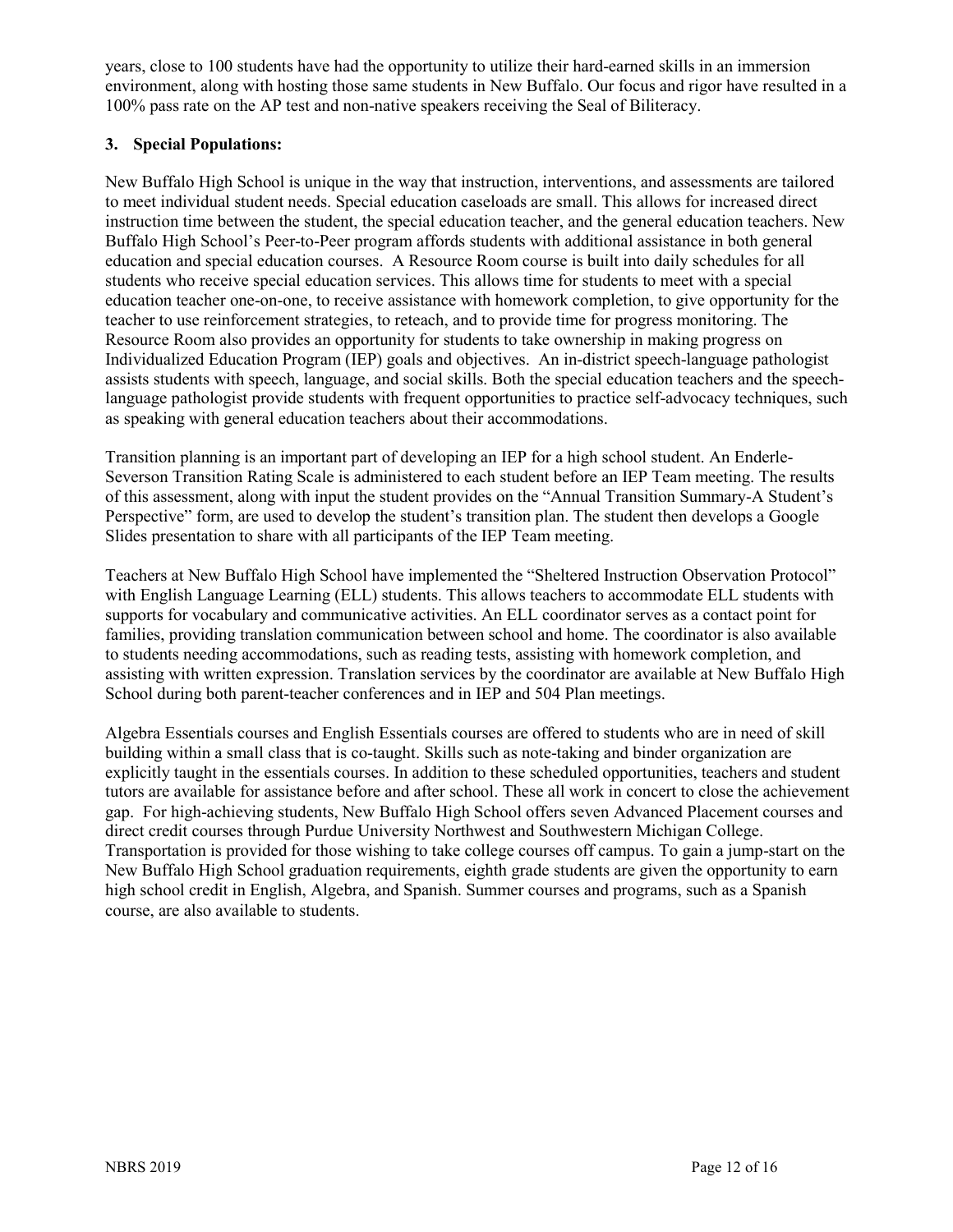# **1. School Climate/Culture:**

New Buffalo High School engages students and provides a positive environment to support their social, emotional, and academic growth. Our students have access to a school social worker and guidance counselor. The social worker provides individual services, group counseling sessions, and family supports. Students are able to seek individual help for stress, anxiety, depression, and varied mental health concerns. Students also have access to group counseling focused on coping skills, a designated group for young teen females, and a grief group supported by Lory's Place (a local community grief resource). The high school guidance counselor assists students with scheduling classes, academic planning, and college and trade school opportunities. The guidance counselor also works diligently with students and parents to fill out financial aid application paperwork and to seize opportunities for available scholarships. The social worker and guidance counselor offer additional support, providing interventions to increase students' growth academically, socially, and emotionally.

Due to the high school's smaller population, the social worker is able to collaboratively work with the teaching staff and connect with students. New Buffalo High School has implemented an "I STAND FOR" program where ALL staff are vested in the wellness of and success of targeted students that need extra support. Thus, teachers and staff work one-on-one with designated students.

School staff works tirelessly to create a safe, engaging, and supportive climate for all students and staff. A number of extra-curricular programs increase the support of creating this environment at New Buffalo. These programs include but are not limited to Peer To Peer, The Diversity Tolerance Acceptance Team (DTAT), Robotics, and Theatre. New Buffalo additionally has an active National Honor Society, Spanish National Honor Society, and Students Against Destructive Decisions (SADD). We held staff training with The Out Center to address our LGBTQ population. We also stress Social-Emotional Learning techniques in our classes and lessons. For the past four years the Academic Challenge Team has qualified for state-level competitions, as has the district's Robotics and Envirothon teams.

Teachers feel valued and supported through the Building Council and the School Improvement Team where their voices are collectively heard and district policies and practices get formed and implemented. Our teacher contract provides a set collaboration time, which encourages and nurtures teacher-leadership. Teachers have a built-in 80 minutes per week to collaborate with each other on topics that they select. We also administer perception surveys that serve to drive some of our decision making. These efforts, along with our school improvement team and building council structure, provide avenues for showing teachers that they are valued and supported.

# **2. Engaging Families and Community:**

New Buffalo High School is committed to partnering with students, families, and community members. The New Buffalo High School staff understands the value and importance of engaging students' families and community members to increase students' success. Partnering with families is done through a multitude of programs at New Buffalo High School. Incoming freshman attend an orientation prior to the beginning of the school year. Parents are also encouraged to participate through the Parent Advisory Group, which meets monthly.

Families receive communication about events and school information through "Bison Bits," a weekly parent e-newsletter. Teachers and school staff are available to talk with families during parent/teacher conferences offered three times per year, as well by phone and email during the course of the year. Parents have access to their student's academic progress through PowerSchool. The staff at New Buffalo High School works diligently to communicate with parents and work alongside families to improve student success. The guidance counselor and school social worker collaborate with families. Families are able to meet with the social worker as needed to discuss students' academic success, social and emotional wellbeing, as well as get connected to needed community resources and supports.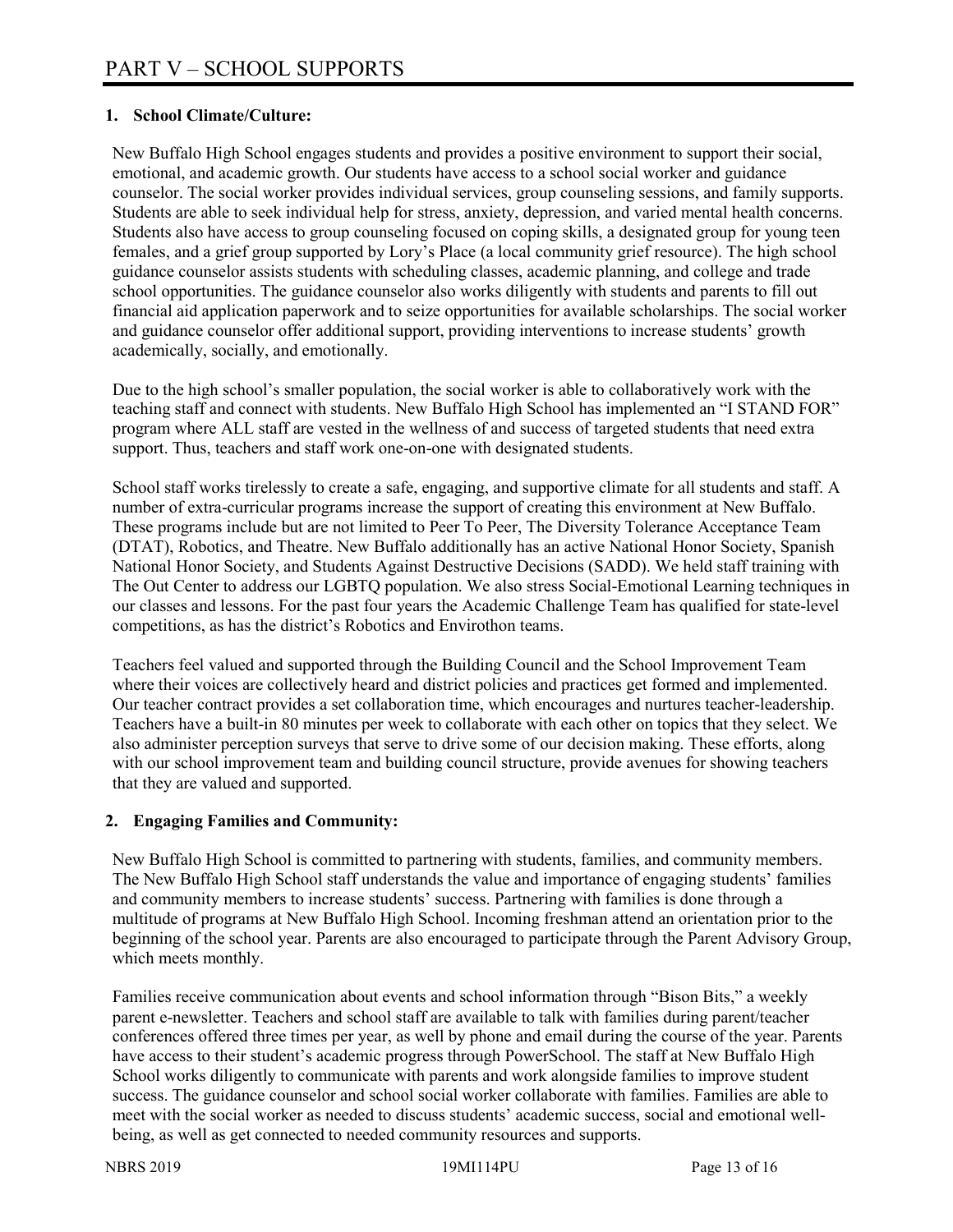The community of New Buffalo is highly involved in the school system. New Buffalo High School works with parents of students as well as local community agencies and businesses. These include the Pokagon Fund, Harbor Country Newspaper, The New Buffalo Times, Lions Club, Rotary Club, Edgewater Church (to provide snacks to students), and Barney's Grocery (Benevolent Fund). New Buffalo High School partners with these agencies and businesses to provide informational forums for the community, such as the mental health forum presented in the fall of 2018. Future presentations for parents and community members include a Human Trafficking 101 Forum and a forum for understanding vaping and the dangers to youth. Other avenues of community involvement include the Clothes Closet for students unable to afford clothing, a summer day camp that employs high school students where local elementary students attend, and a community-wide 5K honoring cancer survivors. We also employ a school resource officer who is in our building daily, working with students, and developing goodwill between the school, parents, and the community. We promote a secure and nurturing learning environment where students feel safe to come forward with problems and concerns.

## **3. Professional Development:**

Our administration focuses on a well-developed school improvement plan (SIP) in planning and executing a school year. Our SIP is strategic and intentional in helping us allocate resources and funds. We ask teachers to analyze their data and identify goals for the upcoming year(s). Their data is reflective of the academic standards (learning targets) and student growth percentiles established by the state. When we have teachers with common needs, we bring in trainers or we send teachers to appropriate group conferences. Where there are singular or unique needs, we are able to send teachers as well. Because of the infrastructure established in our teachers' contract and the capacity developed through personalized professional development, our staff is highly motivated to constantly analyze and improve. Our vision includes obtaining the supports and the materials our teachers need to be successful. We value our teacher experts by promoting peer observations where our teachers can study and learn from each other. In addition, the built-in, weekly collaboration time provides time for teachers to discuss, implement, and troubleshoot curricular and student issues to improve the school's mission. The supports and the expectation for growth and improvement create an atmosphere where all teachers can grow and develop into teacher-leaders. By promoting these goal-oriented processes, our professional development program inspires teachers to keep getting better at their craft. Stakeholders have a voice, and they are supported. Because administrators are able to closely align professional development to the needs of the faculty, we are then able to support the goals of the school.

#### **4. School Leadership:**

Our leadership philosophy states that all stakeholders are leaders. Our administration and teaching faculty have put into operation a contract that builds capacity for leadership in all teachers and principals. Furthermore, the contract provides unique opportunities for our respective school leaders to focus on their role as it supports and drives our school improvement plan. We are ever conscious of the four quadrants of data available to us in schools: Academic data, Demographic data, Perception data, and Practice data.

The Building Council is a troubleshooting group that, in general, is able to discuss any items before we take them to the full staff. Beyond data, this group also looks at issues of climate and culture. Our Building Council primarily focuses on perception data (from surveys) and practice data (policies).

Our school improvement team or SIP team also serves primarily as the data team. The mission: to analyze trends from multiple data measures and make recommendations to the Building Council. We are small enough that many of the same teachers are on both teams. This allows us to be informed and intentional in executing plans, recommending professional development, and impacting student learning.

Our principals are tasked with keeping our committees and faculty focused on our strategic plans and goals. Principals attend Building Council, SIP, and collaborative meetings. Principals also spend time mentoring committee chairs and working to empower faculty members to be involved. The superintendent keeps all of the members focused on the district SIP and the district strategic plan. The contract and infrastructure in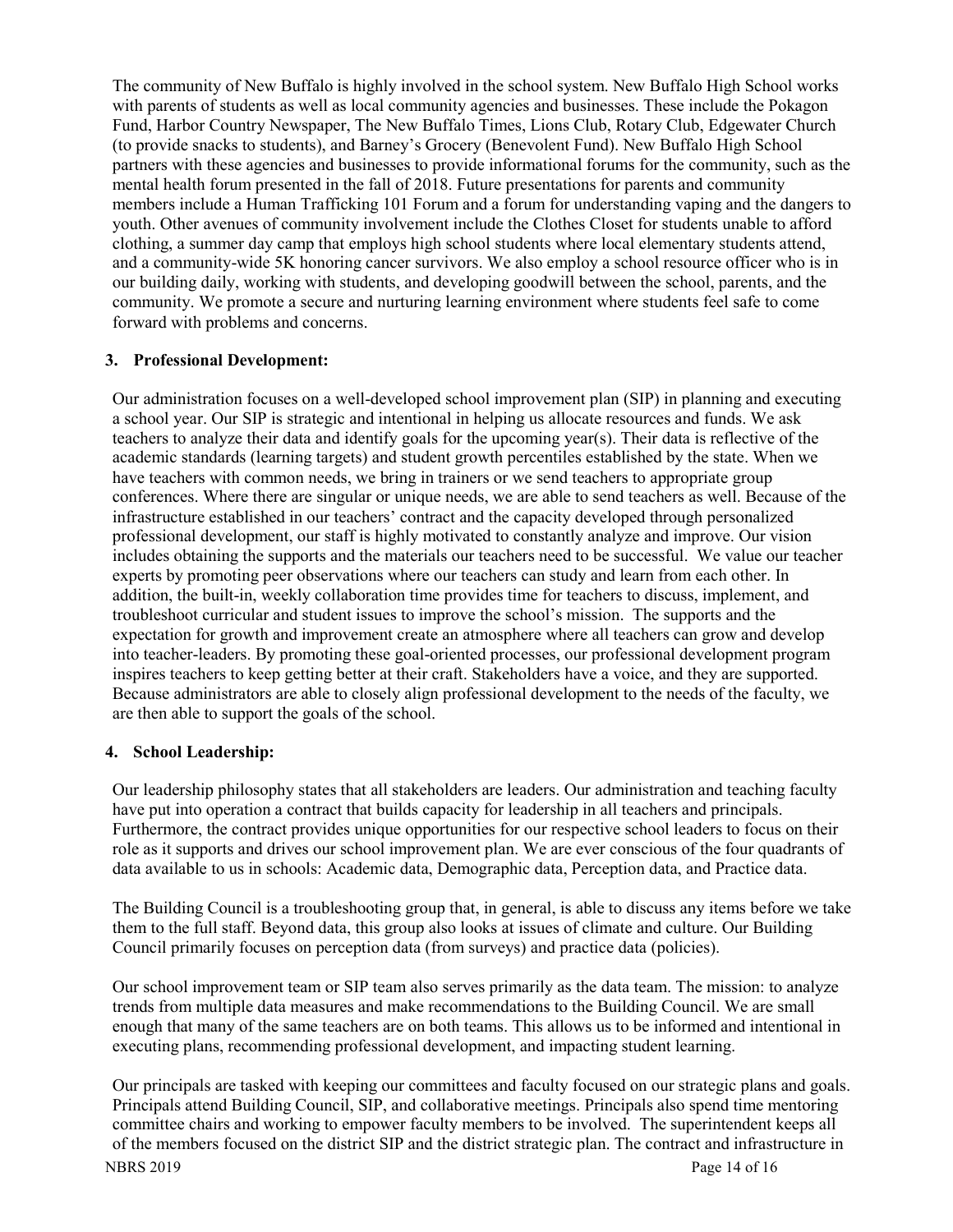place allow us much freedom within the constraints of the following goals: to improve student learning and to promote climate and culture. Finally, our students utilize Student Senate to provide feedback to teachers and principals about matters that motivate the student body. They also facilitate activities to promote school spirit and to promote a positive climate.

Many opportunities for leadership and developing leadership competence are in our system. We are in a unique position to maximize our individual talents and develop strong relationships between all stakeholders, both within our school walls and in our community at large.